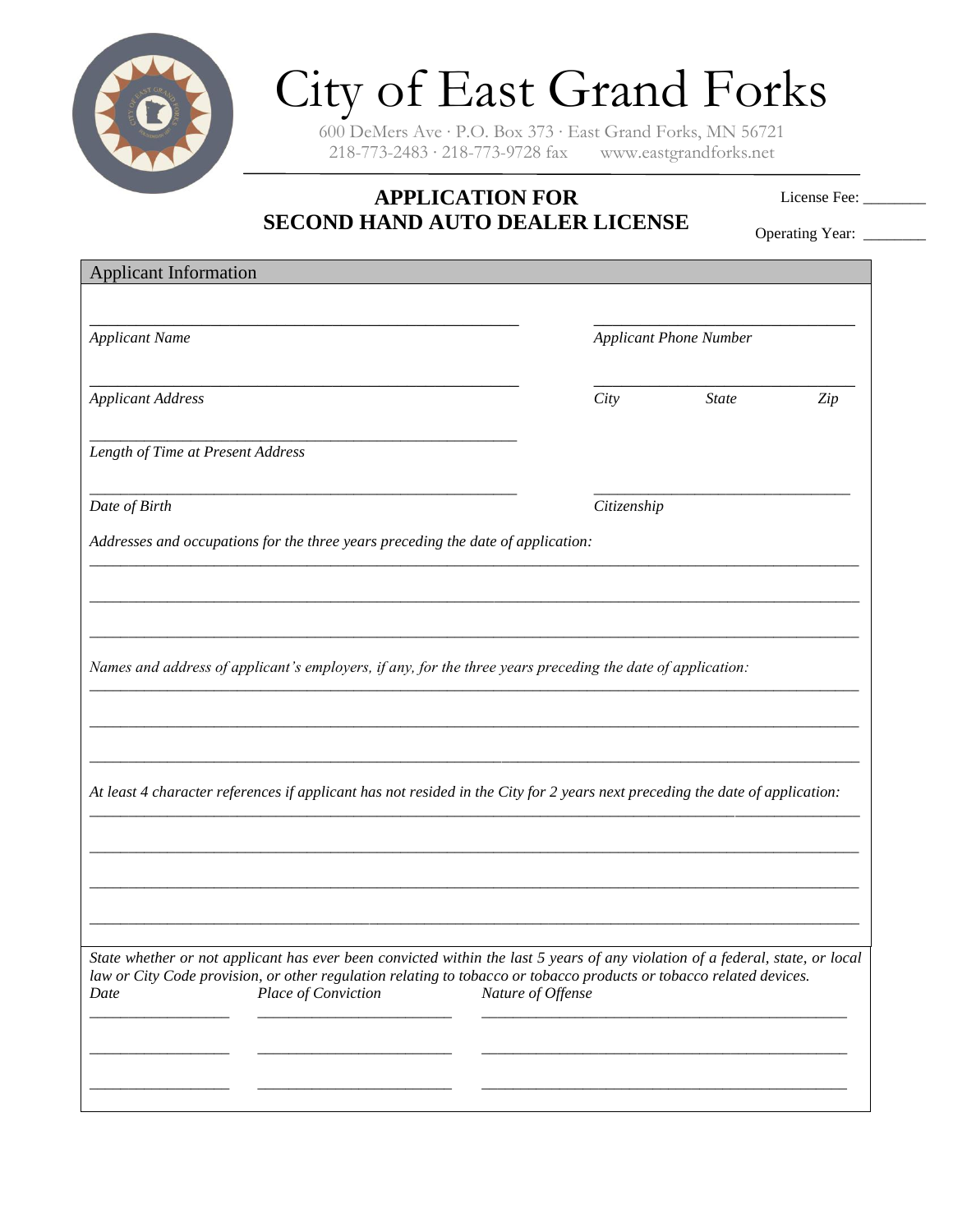## City of East Grand Forks Application for Second Hand Auto Dealer License

| <b>Business Information</b>           |               |                              |     |  |
|---------------------------------------|---------------|------------------------------|-----|--|
| <b>Business Name</b>                  |               | <b>Business Phone Number</b> |     |  |
| <b>Business Address</b>               | City          | <b>State</b>                 | Zip |  |
| Federal Tax ID $#$                    | $MN$ Tax ID # |                              |     |  |
| Corporate Information (if applicable) |               |                              |     |  |
| Corporate Name                        |               | <b>Phone Number</b>          |     |  |
| Corporate Address                     | City          | <b>State</b>                 | Zip |  |

I hereby certify that I have completely filled out the entire above application, together and that the application is true, correct, and accurate.

| Signature of Applicant                                                                                 | Date      |  |  |  |
|--------------------------------------------------------------------------------------------------------|-----------|--|--|--|
| <b>Print Name</b>                                                                                      | Title     |  |  |  |
| Internal Use Only                                                                                      |           |  |  |  |
| The following items need to be completed and/or attached in order for the application to be processed: |           |  |  |  |
| *Application fee paid in full: $\Box$ yes $\Box$ no Payment Type: $\Box$ cash $\Box$ check #           | Receipt # |  |  |  |
| *Application completed in full and signed: $\Box$ yes $\Box$ no                                        |           |  |  |  |
| *Approved $\Box$ yes $\Box$ no<br>License Number                                                       |           |  |  |  |